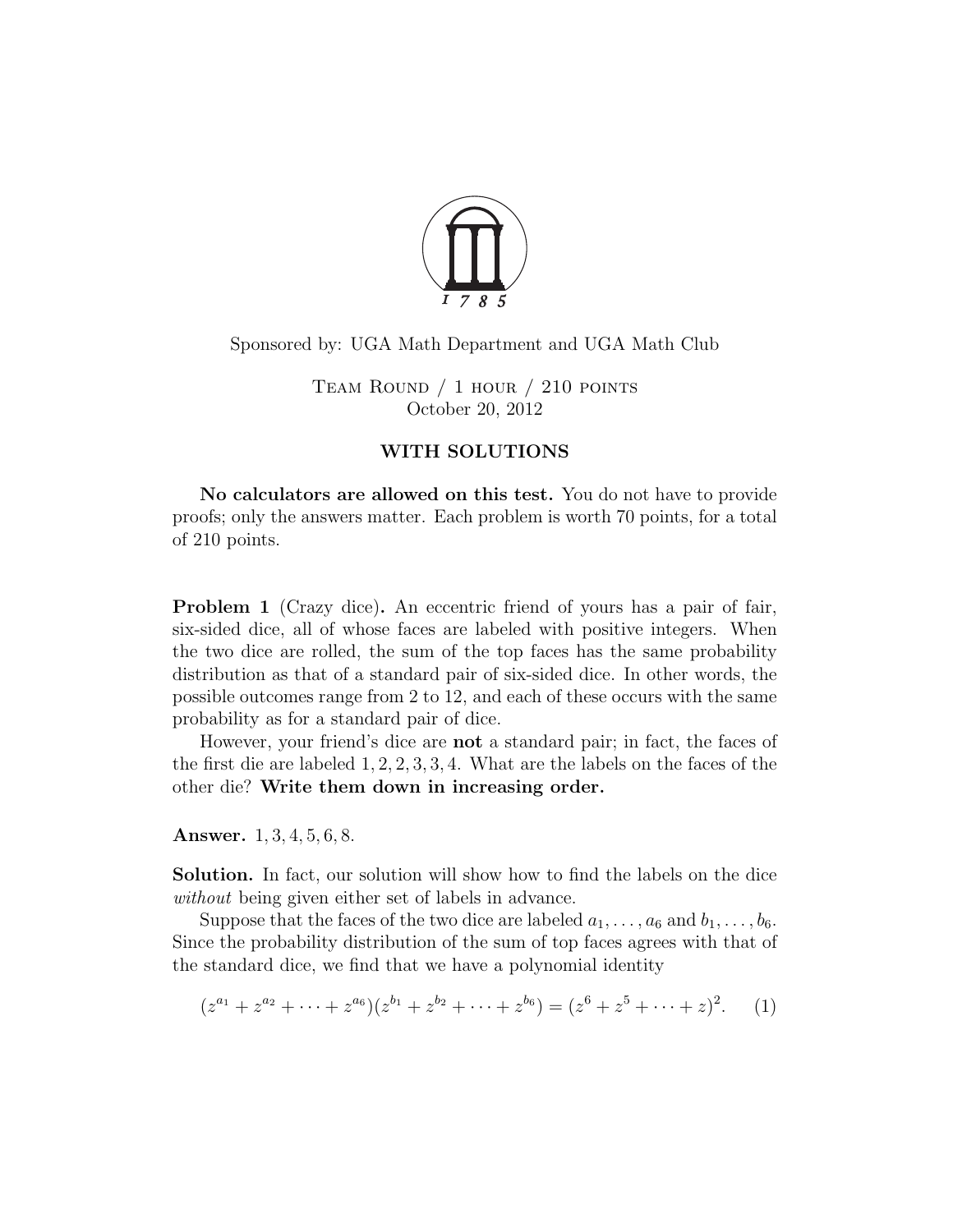(If you don't already see what is going on, multiply out the right-hand side and compare your answer with the entries in the probability distribution table.) Factoring as far as possible, we find that

$$
z + z2 + \dots + z6 = z(z5 + z4 + \dots + z + 1)
$$
  
= z(z + 1)(z<sup>4</sup> + z<sup>2</sup> + 1)  
= z(z + 1)((z<sup>2</sup> + 1)<sup>2</sup> - z<sup>2</sup>)  
= z(z + 1)(z<sup>2</sup> - z + 1)(z<sup>2</sup> + z + 1).

So for [\(1\)](#page-0-0) to hold, it must be that

$$
z^{a_1} + z^{a_2} + \dots + z^{a_6} = z^{\epsilon_1}(z+1)^{\epsilon_2}(z^2 - z + 1)^{\epsilon_3}(z^2 + z + 1)^{\epsilon_4}
$$

while

$$
z^{b_1} + z^{b_2} + \cdots + z^{b_6} = z^{\epsilon'_1}(z+1)^{\epsilon'_2}(z^2 - z + 1)^{\epsilon'_3}(z^2 + z + 1)^{\epsilon'_4},
$$

for nonnegative integer exponents  $\epsilon_i$  and  $\epsilon'_i$  satisfying  $\epsilon_i + \epsilon'_i = 2$ . Since all the numbers on both dice are *positive* integers, it must be that  $\epsilon_1 = \epsilon_2 = 1$ . Plugging in  $z = 1$ , the first of the above two equations gives us  $6 = 2^{\epsilon_2} \cdot 3^{\epsilon_4}$ , and the second gives us  $6 = 2^{\epsilon'_2} 3^{\epsilon'_4}$ . So  $\epsilon_2 = \epsilon'_2 = 1$  and  $\epsilon_4 = \epsilon'_4 = 1$ . It remains to figure out  $\epsilon_3$  and  $\epsilon'_3$ . If  $\epsilon_3 = \epsilon'_3 = 1$ , then we recover the standard dice. The only remaining possibility is that one is 0 and the other is 2; say  $\epsilon_3 = 0$  and  $\epsilon'_3 = 2$ . We then find that

$$
z^{a_1} + z^{a_2} + \dots + z^{a_6} = z(z+1)(z^2 + z + 1)
$$
  
=  $z^4 + z^3 + z^3 + z^2 + z^2 + z$ 

and

$$
z^{b_1} + z^{b_2} + \dots + z^{b_6} = z(z+1)(z^2 - z + 1)^2(z^2 + z + 1)
$$
  
=  $z^8 + z^6 + z^5 + z^4 + z^3 + z;$ 

this shows that the "crazy dice" are labeled  $4, 3, 3, 2, 2, 1$  and  $8, 6, 5, 4, 3, 1$ .

These crazy dice were discovered by Colonel George Sicherman of Buffalo, New York. They were first reported on by Martin Gardner, in a February, 1978 column in Scientific American. The argument with polynomials given above is due to the mathematicians Joseph Gallian and Duane Broline.

Here is a further problem which you might enjoy investigating: Is there a pair of 4-sided crazy dice? 5-sided? 7-sided? In general, for which  $n$  does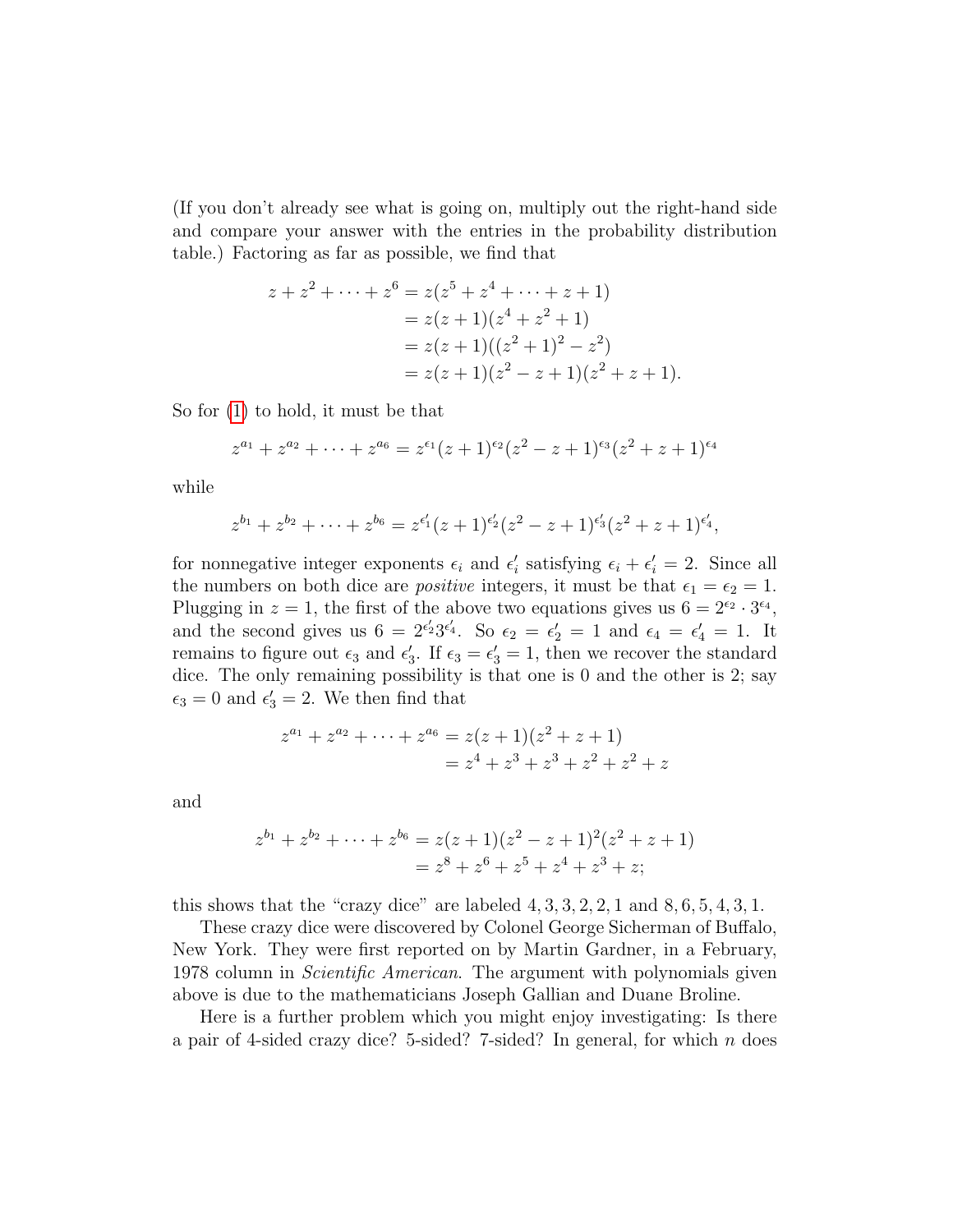an n-sided pair exist? (This problem is solved in a paper of David Rusin and Joseph Gallian: Cyclotomic polynomials and nonstandard dice, Discrete Math. 27 (1979), no. 3, pp. 245–259.)

<span id="page-2-0"></span>**Problem 2** (Squares). It is known that there exists a unique positive integer  $n > 1$  such that

$$
1^2 + 2^2 + 3^2 + \ldots + n^2 = m^2
$$

is a square of another integer  $m$ . Find n.

## Answer. 24

Solution. The easiest (although laborious) solution is just to keep adding squares until the sum is a square number:

$$
1^2 + 2^2 + 3^2 + \ldots + 24^2 = 70^2
$$

A smarter solution is to use the formula

$$
12 + 22 + 32 + ... + n2 = \frac{n(n + 1)(2n + 1)}{6},
$$

which means that we need to solve the equation  $n(n+1)(2n+1) = 6m^2$ . Noting that n,  $n + 1$  and  $2n + 1$  are pairwise relatively prime, this means that the numbers

$$
n, n+1, 2n+1
$$

should be of one of the following shapes, for some integers  $a, b, c$ :

$$
6a^2, b^2, c^2
$$
  $a^2, 6b^2, c^2$   $a^2, b^2, 6c^2$   $2a^2, 3b^2, c^2$ ,  $2a^2, b^2, 3c^2$ , etc.

A quick search finds  $n = 6 \cdot 2^2$ ,  $n + 1 = 5^2$ ,  $2n + 1 = 7^2$ .

This problem is known as Lucas square cannonball problem, since it can be visualized as the problem of taking a square arrangement of cannonballs on the ground and building a square pyramid out of them. Edouard Lucas is the same guy who invented the famous Tower of Hanoi puzzle that you undoubtedly played as children.

If you are interested, a complete solution to the above problem can be found in <http://thales.doa.fmph.uniba.sk/sleziak/vyuka/2010/semtc2/> <clanky/AnglinSquarePyramid.pdf>.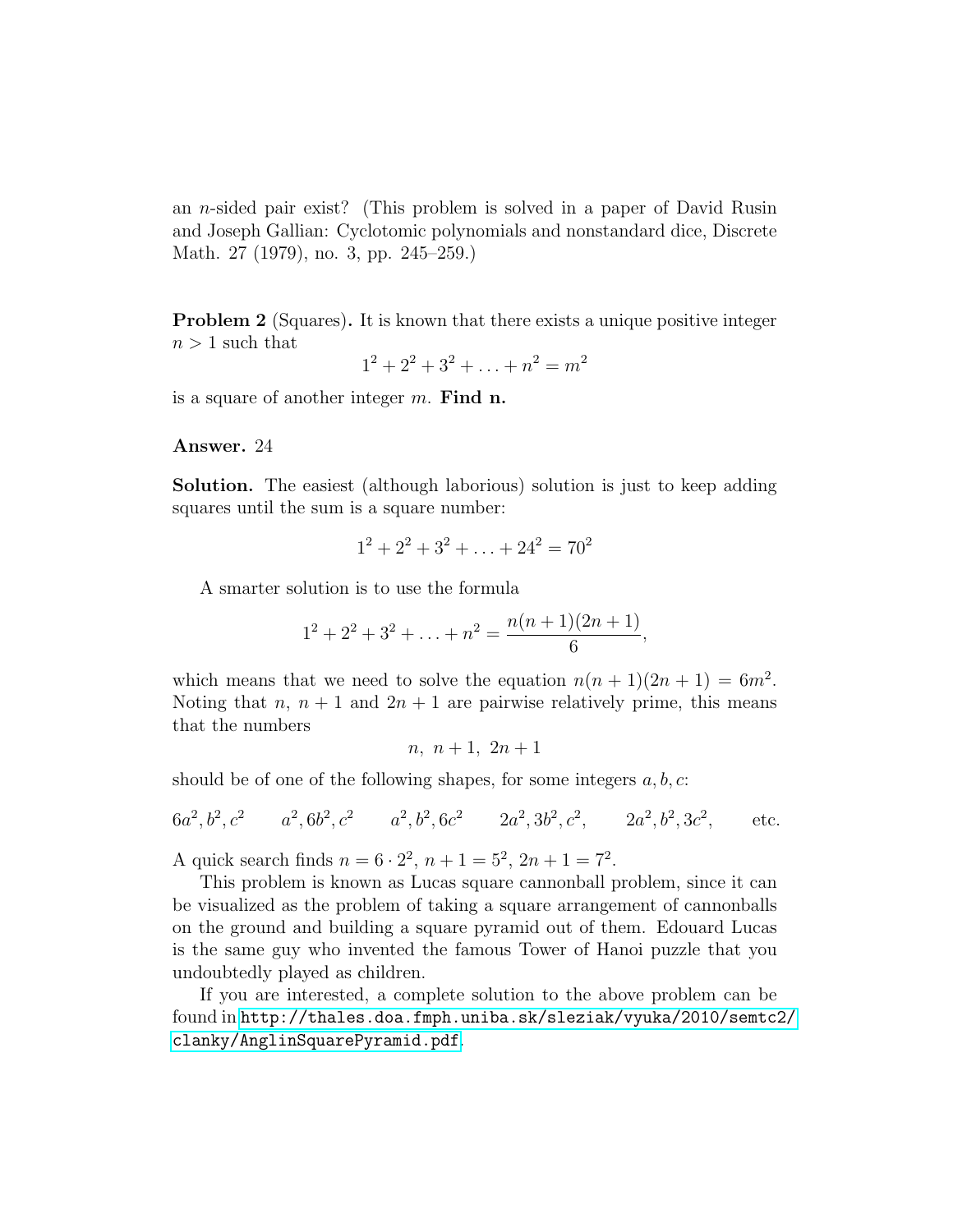This problem is remarkable also in the fact that it appears in the construction of the famous Leech lattice, an integral even unimodular lattice of dimension 24 with shortest nonzero integral vector of length 2.

Indeed, the Leech lattice can be constructed as  $e^{\perp}/e$ , where  $e = (0, 1, \ldots, 24, 70)$  is a self-orthogonal vector in the Lorentzian lattice  $\mathbb{Z}^{25,1}$ in 26-dimensional Lorentzian space-time  $\mathbb{R}^{25,1}$ . This model of the universe appears in some variants of string theory in physics. It has 25 spatial dimensions instead of the three we commonly perceive.

<span id="page-3-0"></span>**Problem 3** (Exciting tournaments). Sixteen  $(16 = 2<sup>4</sup>)$  teams participate in a single-elimination tournament of four rounds. That is, each team plays some other team in the first round, and the winners advance to the second round, and so forth. Suppose the teams are currently ranked best to worst from  $\#1$  to  $\#16$  and the higher-ranked team always wins in every game. The tournament designers, instead of using the rankings, chose the team matchups completely randomly. What is the probability that teams  $\#1-\#8$ all advance to the quarter finals (second round), teams  $#1-\#4$  all advance to the semifinals (third round), and teams  $#1$  and  $#2$  meet in the final (fourth round)?

Express your answer as a fraction in simplified form. (The graders will not do arithmetics for you.)

## Answer.

$$
\frac{2048}{675675}
$$

**Solution.** Call a system of team matchups *exciting* if it has the desired property of highly-ranked teams meeting late in the tournament.

One solution is by directly counting all possible matchups versus exciting matchups. Suppose we have a "bracket" of sixteen teams drawn out, where we distinguish all sixteen possible starting positions. (For example, if you keep all of the matchups the same, but switch the "positions" of two teams playing each other, this counts as a different matchup.)

Then there are clearly 16! total matchups. To count the exciting matchups, first consider the top-ranked team. It can be placed in any of 16 possible locations. The  $#2$  team, however, must be placed in the opposite half of the